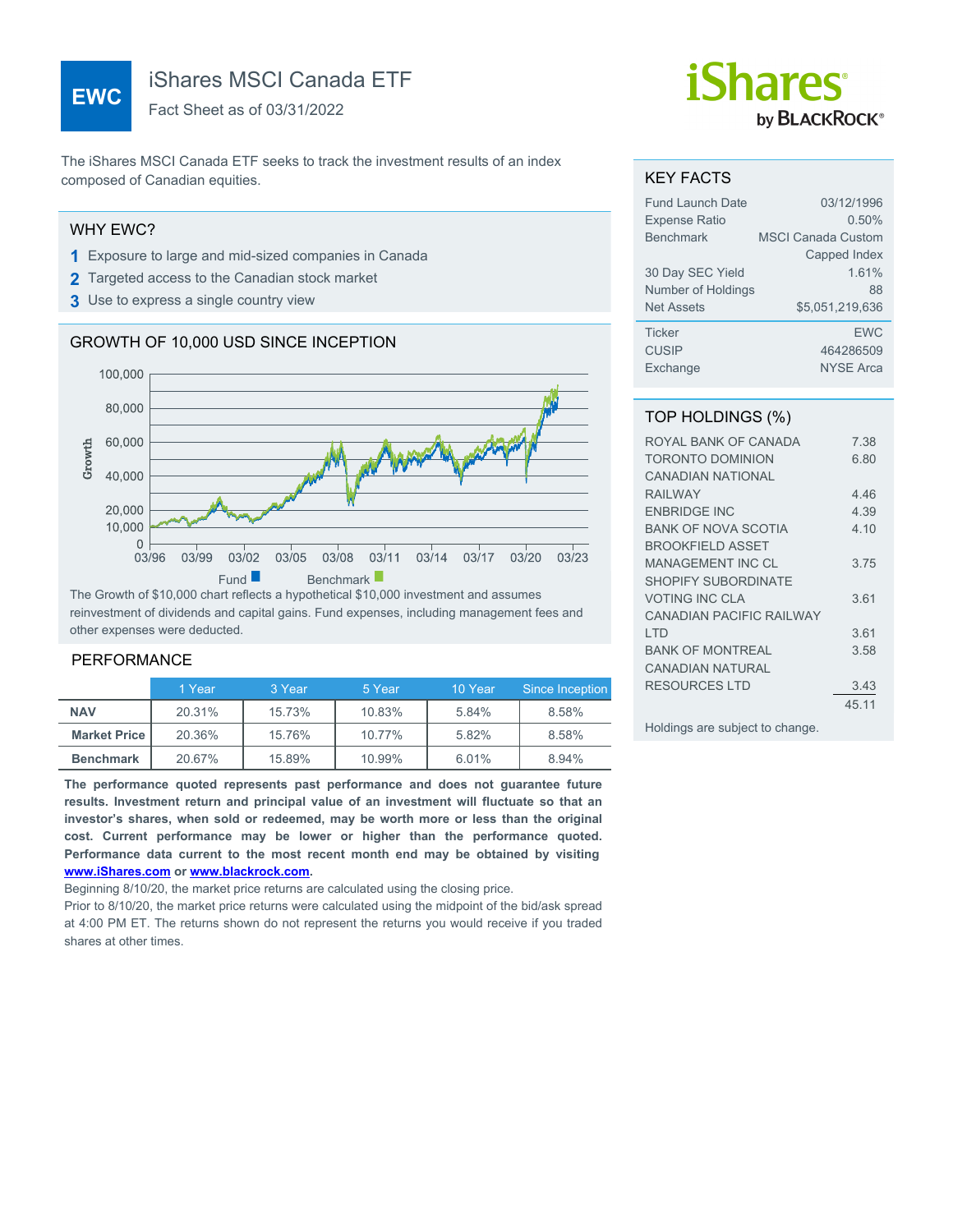#### TOP SECTORS (%)

| Financials                    | 36.90% |
|-------------------------------|--------|
| Energy                        | 16.90% |
| <b>Materials</b>              | 12.32% |
| Industrials                   | 11.70% |
| Information Technology        | 7.17%  |
| <b>Consumer Staples</b>       | 4.16%  |
| <b>Utilities</b>              | 3.71%  |
| <b>Consumer Discretionary</b> | 3.16%  |
| Communication                 | 2.54%  |
| <b>Real Estate</b>            | 0.59%  |
| Cash and/or Derivatives       | 0.44%  |
| <b>Health Care</b>            | 0.41%  |
|                               |        |

#### FUND CHARACTERISTICS

| Beta vs. S&P 500 (3y)     | 1 0 9  |
|---------------------------|--------|
| Standard Deviation (3yrs) | 20.87% |
| <b>Price to Earnings</b>  | 16.05  |
| Price to Book Ratio       | 224    |
|                           |        |

### FEES AND EXPENSES BREAKDOWN

| <b>Expense Ratio</b>             | 0.50%    |
|----------------------------------|----------|
| Management Fee                   | 0.50%    |
| Acquired Fund Fees and Expenses  | $0.00\%$ |
| Foreign Taxes and Other Expenses | $0.00\%$ |

#### **GLOSSARY**

**Beta** is a measure of the tendency of securities to move with the market as a whole. A beta of 1 indicates that the security's price will move with the market. A beta less than 1 indicates the security tends to be less volatile than the market, while a beta greater than 1 indicates the security is more volatile than the market.

**The price to earnings ratio (P/E)** is a fundamental measure used to determine if an investment is valued appropriately. Each holding's P/E is the latest closing price divided by the latest fiscal year's earnings per share. Negative P/E ratios are excluded from this calculation. For hedged funds, the underlying fund's value is shown.

**The price to book (P/B)** value ratio is a fundamental measure used to determine if an investment is valued appropriately. The book value of a company is a measure of how much a company's assets are worth assuming the company's debts are paid off. Each holding's P/B is the latest closing price divided by the latest fiscal year's book value per share. Negative book values are excluded from this calculation. For hedged funds, the underlying fund's value is shown.

**Want to learn more?** www.iShares.com **B** www.blackrockblog.com **W** @iShares



**Carefully consider the Fund's investment objectives, risk factors, and charges and expenses before investing. This and other information can be found in the Fund's prospectus, and if available, summary prospectus, which may be obtained by calling 1-800-iShares (1-800-474-2737) or by visiting www.iShares.com or www.blackrock.com. Read the prospectus carefully before investing.**

#### **Investing involves risk, including possible loss of principal.**

International investing involves risks, including risks related to foreign currency, limited liquidity, less government regulation and the possibility of substantial volatility due to adverse political, economic or other developments. These risks often are heightened for investments in emerging/ developing markets or in concentrations of single countries.

Diversification may not protect against market risk or loss of principal. Shares of ETFs are bought and sold at market price (not NAV) and are not individually redeemed from the fund. Any applicable brokerage commissions will reduce returns.

**Index returns are for illustrative purposes only. Index performance returns do not reflect any management fees, transaction costs or expenses. Indexes are unmanaged and one cannot invest directly in an index. Past performance does not guarantee future results.**

"Acquired Fund Fees and Expenses" reflect the Fund's pro rata share of the indirect fees and expenses incurred by investing in one or more acquired funds, such as mutual funds, business development companies, or other pooled investment vehicles. AFFE are reflected in the prices of the acquired funds and thus included in the total returns of the Fund.

The iShares Funds are distributed by BlackRock Investments, LLC (together with its affiliates, "BlackRock").

The iShares Funds are not sponsored, endorsed, issued, sold or promoted by MSCI Inc., nor does this company make any representation regarding the advisability of investing in the Funds. BlackRock is not affiliated with MSCI Inc.

© 2022 BlackRock. All rights reserved. **iSHARES**, **iBONDS** and **BLACKROCK** are registered trademarks of BlackRock Inc, or its subsidiaries. All other marks are the property of their respective owners.

iS-EWC-F0322

FOR MORE INFORMATION, VISIT WWW.ISHARES.COM OR CALL 1-800 ISHARES (1-800-474-2737)

**BLACKROCK®**